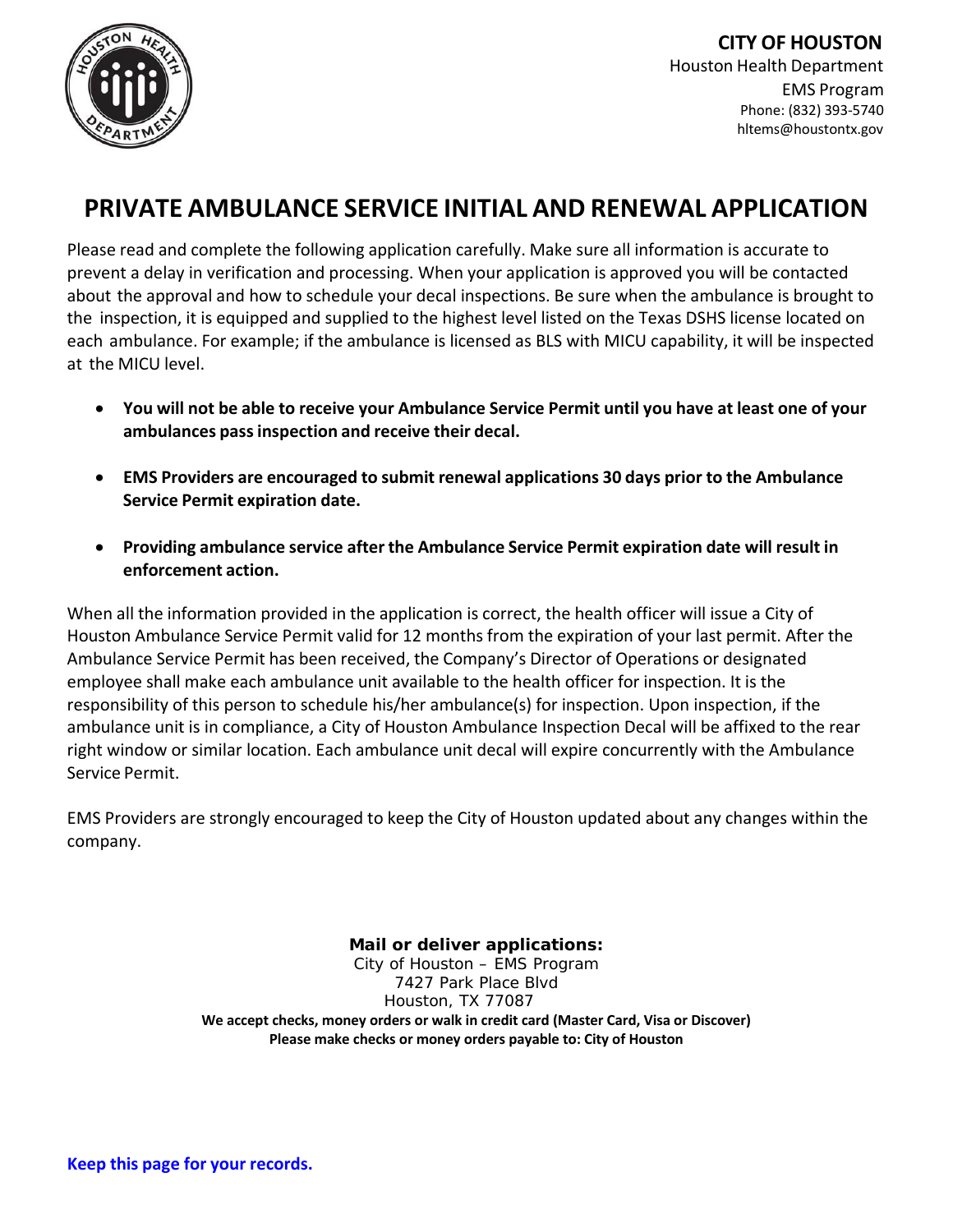

## **Application Requirements:**

In order for your application to be approved **ALL** boxes must be checked

| Application complete, accurate and notarized.                                                                                                                                                                                                                                                                                                                                                                        |
|----------------------------------------------------------------------------------------------------------------------------------------------------------------------------------------------------------------------------------------------------------------------------------------------------------------------------------------------------------------------------------------------------------------------|
| Affidavit of Ambulance Service Manager Acknowledgement, accurate and notarized                                                                                                                                                                                                                                                                                                                                       |
| Copy of Medical Protocols in digital format. Paper copies will no longer be accepted. Protocols<br>must be provided on CD or USB Drive and in a Microsoft Word or Adobe PDF format.                                                                                                                                                                                                                                  |
| Signature page for Medical Protocols with original (pen to paper, not electronically printed on)<br>signature from the Medical Director, effective date and expiration date.                                                                                                                                                                                                                                         |
| Equipment and medication list from protocols with <i>original</i> (pen to paper, not electronically<br>printed on) signature from the Medical Director, effective date and expiration date.                                                                                                                                                                                                                          |
| Document showing EMS Provider is registered in Harris County as a legal business or Copy of<br>Articles of Incorporation (if incorporated).                                                                                                                                                                                                                                                                          |
| Current copies of Texas Driver License for each person listed as the owner of the company.<br>Photos and text must be clear.                                                                                                                                                                                                                                                                                         |
| Current copy of Texas Driver License for the individual who signed the Affidavit of<br>Ambulance Service Manager Acknowledgement. Photos and text must be clear.                                                                                                                                                                                                                                                     |
| Current copies of Texas Driver License, Texas DSHS certification and City of<br>Houston Ambulance Driver Permit for each employee listed on the application. Photos and text<br>must be clear in all copies of IDs.<br>You must have one employee that holds a current City of Houston Ambulance Drivers<br>Permit for every ambulance you have listed on the application and minimal of 2 employees<br>per vehicle. |
| Copy of EMS Provider License issued by the Texas Department of State Health Services.                                                                                                                                                                                                                                                                                                                                |
| Copy of each Vehicle Authorization issued by the Texas Department of State Health Services.<br>This is the document posted in the patient compartment of each ambulance as required by state<br>law.                                                                                                                                                                                                                 |
| Certificate of Auto Liability Insurance showing the City of Houston as a certificate holder or<br>additional insured.<br>In the Box Labeled Certificate Holder the text must read:                                                                                                                                                                                                                                   |
| Houston Health Department - EMS Program<br>7427 Park Place Blvd<br>Houston, TX 77087                                                                                                                                                                                                                                                                                                                                 |

**Be sure that any ambulance you wish to permit is listed on your Certificate of Auto Liability Insurance as covered.**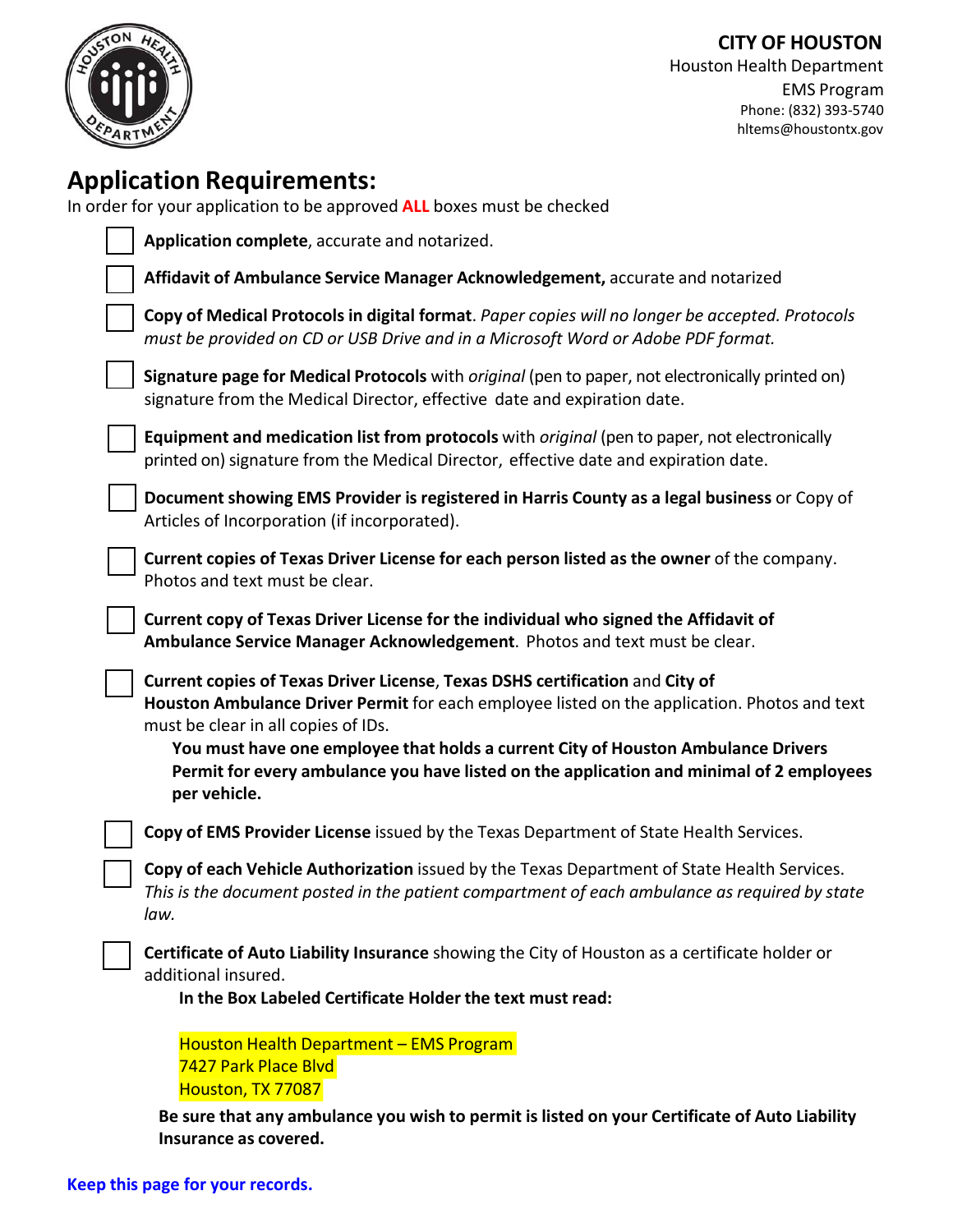

# **Application Requirements:**

Insurance coverage must be in compliance with Chapter 4, Section 15 of the City of Houston Code of Ordinances:

"Such policy shall provide liability insurance in the amount of not less than fifty thousand dollars (\$50,000.00) for any one accident and not less than twenty five thousand (\$25,000.00) for injury to any one person. Such insurance policy shall not contain passenger liability exclusion. Each policy shall contain a provision obligating the insurer to give to the health officer written notice of cancellation not less than ten (10) days prior to the date of any cancellation".

**□ Non‐refundable Application and Inspection fees with the application**: *Made payable to the* CITY OF HOUSTON *only by Personal Check, Company Check (with pre‐printed company name, address and telephone number), Cashier's Check or Money Order. Permits will not be processed or issued without payment of all fees.*

| 2018 EMS Fee Schedule             |            |           |            |  |
|-----------------------------------|------------|-----------|------------|--|
|                                   | Unit Fee   | Admin Fee | Total      |  |
| <b>EMS DRIVER ID</b>              | \$114.03   | \$28.50   | \$142.53   |  |
| EMS INITIAL COMPANY PERMIT        | \$1,140.33 | \$28.50   | \$1,168.83 |  |
| <b>EMS RENEWAL COMPANY PERMIT</b> | \$912.26   | \$28.50   | \$940.76   |  |
| <b>EMS AMBULANCE DECAL</b>        | \$313.59   | \$28.50   | \$342.09   |  |

*Contact the office to determine if you owe initial or a renewal fee.*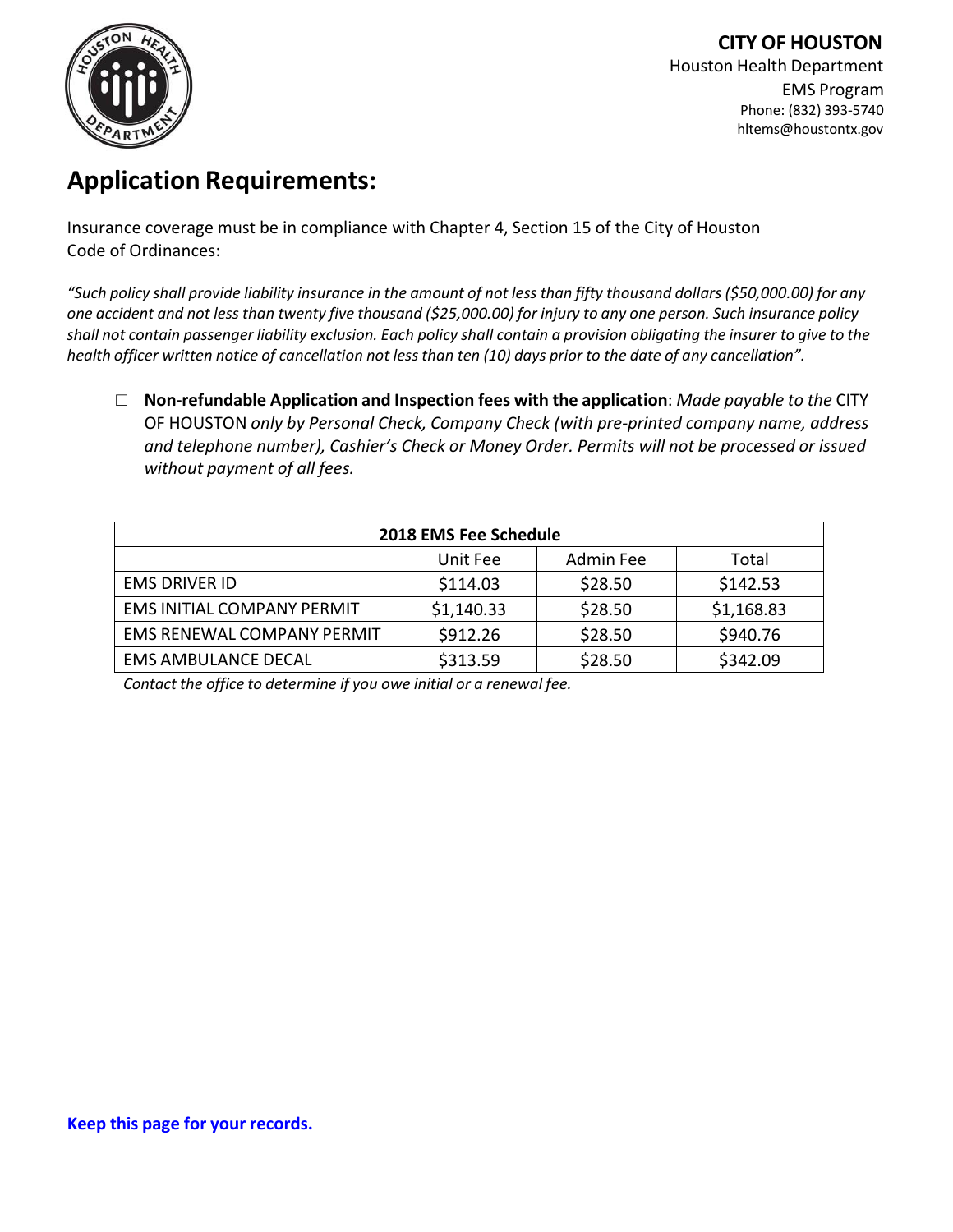

### **Ambulance Service Permit Application**

To the Houston Health Department of the City of Houston, Texas: In conformity with the City Ordinance, application for an Ambulance Service Permit is hereby submitted on behalf of the EMS Provider whose information is provided below:

| Ambulance Service Full Name                                                                                         |  | <u> 1980 - Andrea Brand, amerikansk politik (d. 1980)</u>                                                              |                               |  |  |
|---------------------------------------------------------------------------------------------------------------------|--|------------------------------------------------------------------------------------------------------------------------|-------------------------------|--|--|
| <b>TDSHS Company License Number</b>                                                                                 |  | <u> 1989 - Andrea Barbara, amerikana amerikana amerikana amerikana amerikana amerikana amerikana amerikana amerika</u> |                               |  |  |
|                                                                                                                     |  |                                                                                                                        |                               |  |  |
|                                                                                                                     |  |                                                                                                                        |                               |  |  |
|                                                                                                                     |  |                                                                                                                        |                               |  |  |
| Owned by the following person(s)                                                                                    |  |                                                                                                                        |                               |  |  |
| Last and First Name                                                                                                 |  | Home Address and the Manuson of the Manuson of the Manuson of the Manuson of the Manuson of the Manuson of the Ma      | Driver License #              |  |  |
|                                                                                                                     |  |                                                                                                                        |                               |  |  |
|                                                                                                                     |  |                                                                                                                        |                               |  |  |
|                                                                                                                     |  |                                                                                                                        |                               |  |  |
|                                                                                                                     |  |                                                                                                                        |                               |  |  |
|                                                                                                                     |  |                                                                                                                        |                               |  |  |
|                                                                                                                     |  |                                                                                                                        |                               |  |  |
| Minimum Amount Per Accident $\frac{5}{2}$ Per Person Injured $\frac{5}{2}$                                          |  |                                                                                                                        |                               |  |  |
|                                                                                                                     |  |                                                                                                                        |                               |  |  |
|                                                                                                                     |  |                                                                                                                        |                               |  |  |
|                                                                                                                     |  |                                                                                                                        |                               |  |  |
|                                                                                                                     |  |                                                                                                                        |                               |  |  |
|                                                                                                                     |  |                                                                                                                        |                               |  |  |
|                                                                                                                     |  |                                                                                                                        |                               |  |  |
| Director of Operations or Agent responsible for the local operation of the Ambulance Service described above<br>is: |  |                                                                                                                        |                               |  |  |
|                                                                                                                     |  |                                                                                                                        | Texas D. L. # $\qquad \qquad$ |  |  |
|                                                                                                                     |  |                                                                                                                        |                               |  |  |

**Submit this page to City of Houston.**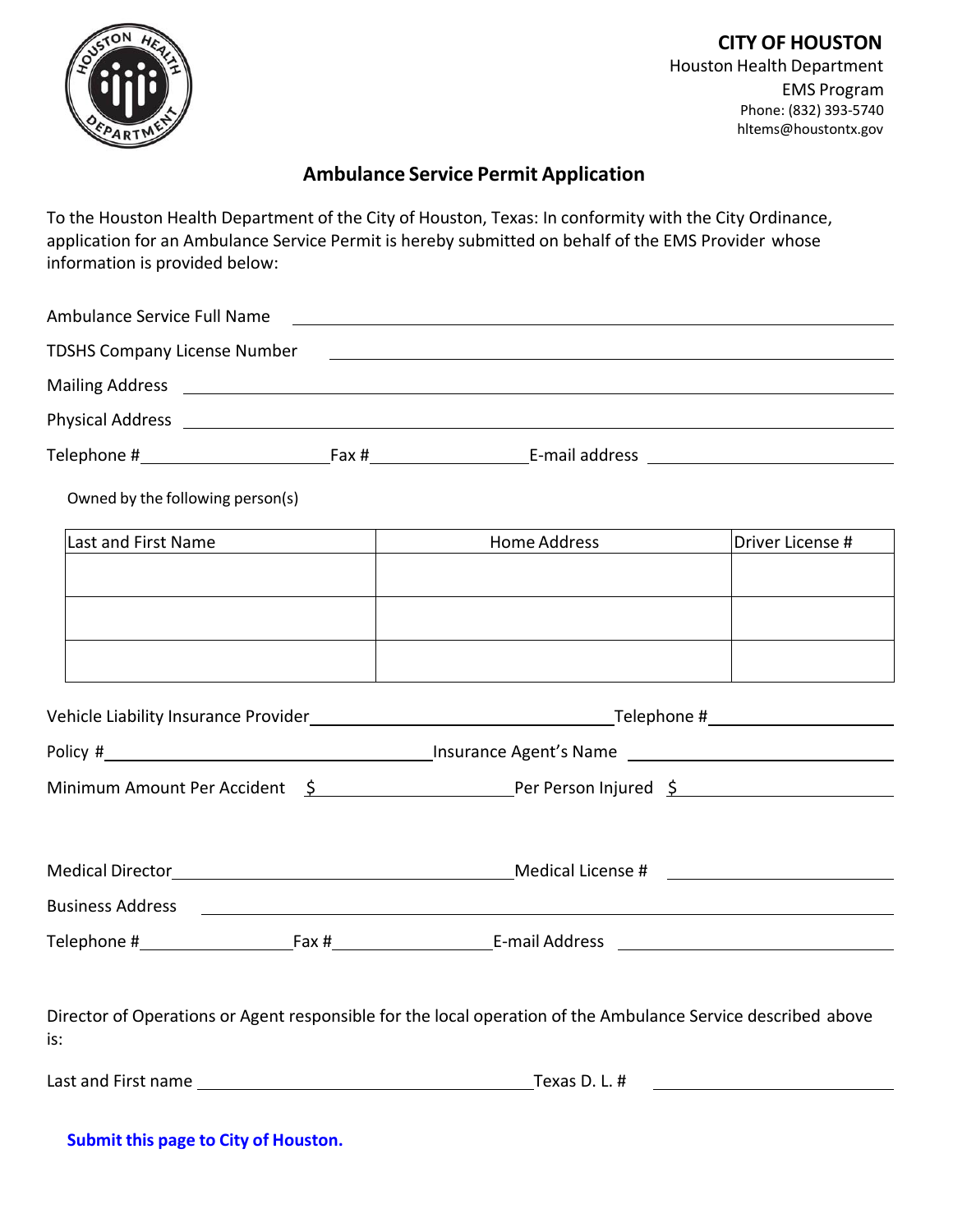

### **Affidavit of Ambulance Service Owner or Operator Acknowledgement Form**

(*To be signed by the owner)*

The information submitted in the Private Ambulance Service Application is true, complete and accurate. I understand that submitting an incomplete or inaccurate application will result in the forfeiture of my application fee, and falsification of the information contained herein will result in the forfeiture of my Private Ambulance Service permit. I acknowledge the receipt of the Ambulance Service Fact Sheet and I understand that by signing this application I will be recognized as the responsible party and may receive all enforcement action.

| Ambulance Service Owner/Operator (Responsible Person):                          |                   |                                             |
|---------------------------------------------------------------------------------|-------------------|---------------------------------------------|
|                                                                                 | (Print Full Name) |                                             |
|                                                                                 |                   |                                             |
| Affiant:<br><u> 1980 - Johann John Stein, fransk politik (d. 1980)</u>          |                   |                                             |
| (Signature of Responsible Person)                                               |                   |                                             |
|                                                                                 |                   |                                             |
|                                                                                 |                   |                                             |
| Subscribe and sworn to before me by affiant this_________________________day of |                   | 20                                          |
|                                                                                 |                   |                                             |
|                                                                                 |                   |                                             |
|                                                                                 | Notary Signature  |                                             |
|                                                                                 |                   |                                             |
|                                                                                 |                   | NOTARY PUBLIC in and for THE STATE OF       |
|                                                                                 |                   | Ink notary stamps only. No embossed stamps. |

My commission expires: .

**Submit this page to City of Houston**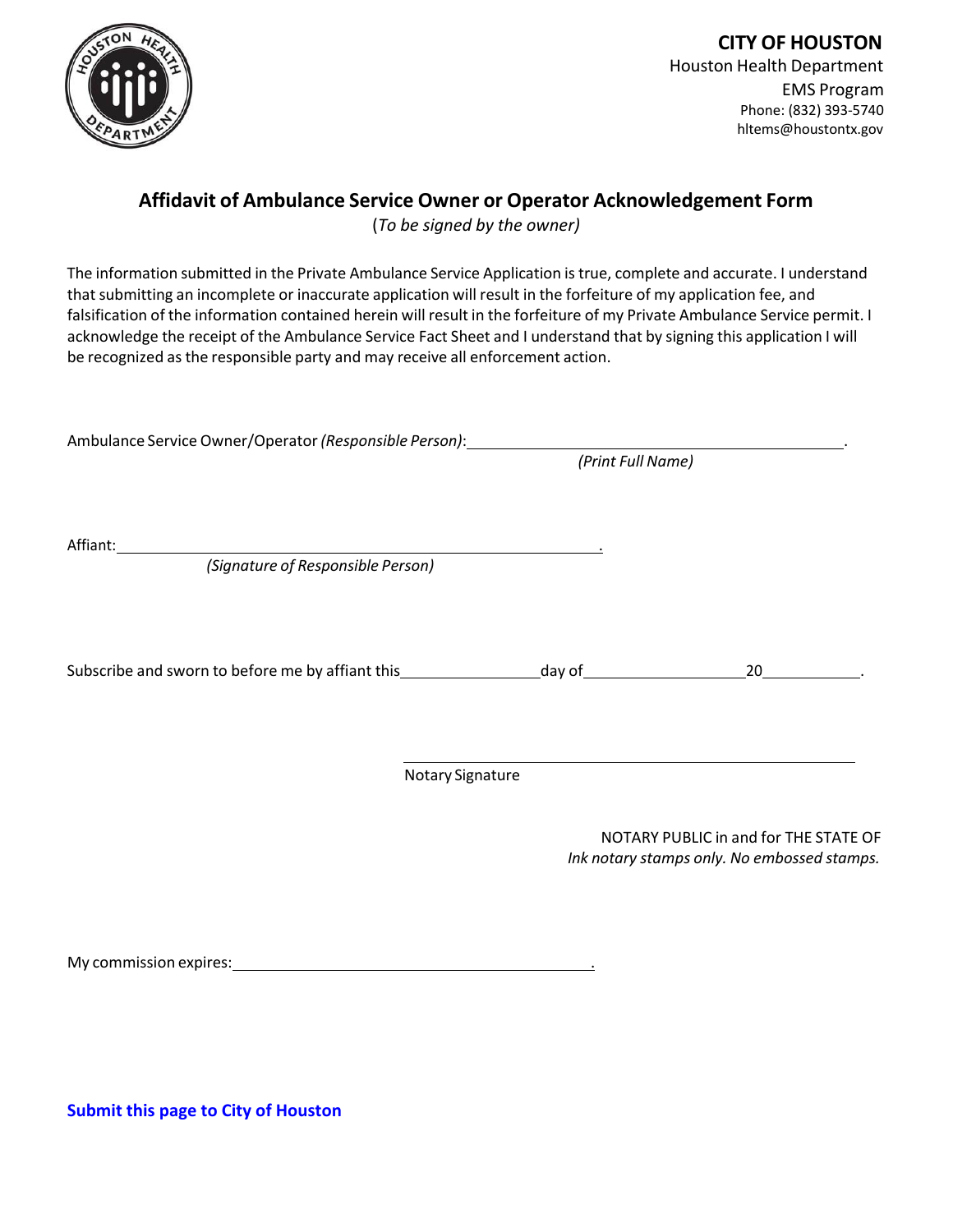

# **CompanyOperation Sheet**

| <b>Company Name:</b>                                                                                                    | Date: |
|-------------------------------------------------------------------------------------------------------------------------|-------|
| Ambulance Service Owner/Operator Full Name:                                                                             |       |
| Do you have a contract to pick up or deliver patients? $\boxed{\phantom{a}}$ YES $\phantom{a}\phantom{a}\phantom{a}$ NO |       |
| If YES, list the entity (ies) you have a contract with:                                                                 |       |

#### If you do have a contract with the City of Houston or Harris County, please include a copy of the contract.

Provide a brief summary of your operations:

If you do not have a contract, how do you (renewal) or how do you intend (initial) to obtain patients?

List top 10 locations and time where patients are picked up.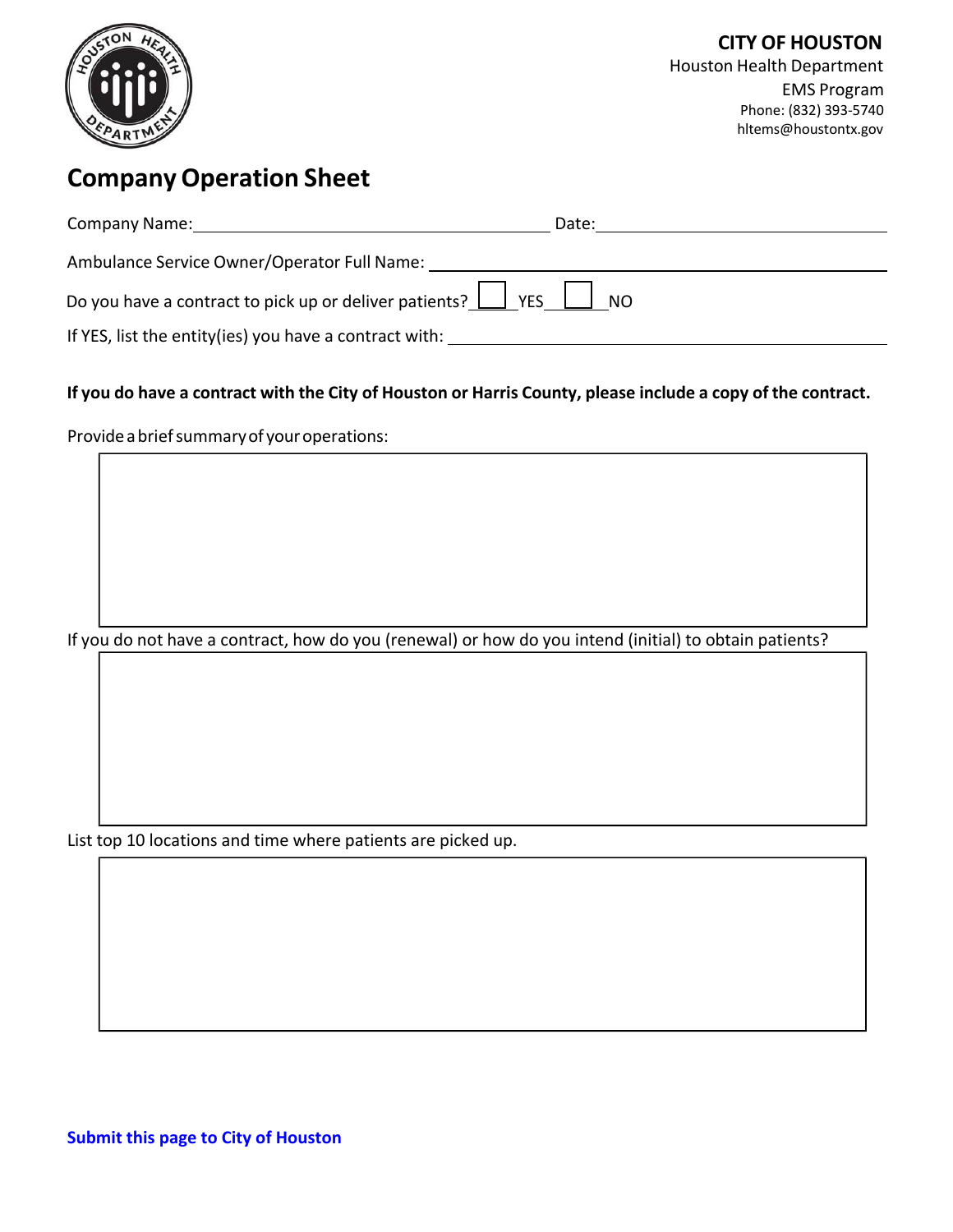

# **Vehicle Information**

In conformity with the City Ordinance concerning the Licensing of Ambulance Services, the EMS Provider listed below requests permission from the Director of the Houston Health Department to operate the following ambulance vehicles:

|                 | Type | Year and Make | Vehicle ID Number | License Plate # | TDSHS Veh Auth # | TDSHS level (ex. BLS) |
|-----------------|------|---------------|-------------------|-----------------|------------------|-----------------------|
| $\mathbf 1$     |      |               |                   |                 |                  |                       |
| $\frac{2}{3}$   |      |               |                   |                 |                  |                       |
|                 |      |               |                   |                 |                  |                       |
| $\overline{4}$  |      |               |                   |                 |                  |                       |
| $\frac{5}{6}$   |      |               |                   |                 |                  |                       |
|                 |      |               |                   |                 |                  |                       |
| $\overline{7}$  |      |               |                   |                 |                  |                       |
| $\overline{8}$  |      |               |                   |                 |                  |                       |
| $\overline{9}$  |      |               |                   |                 |                  |                       |
| $10\,$          |      |               |                   |                 |                  |                       |
| $11\,$          |      |               |                   |                 |                  |                       |
| 12              |      |               |                   |                 |                  |                       |
| 13              |      |               |                   |                 |                  |                       |
| $14\,$          |      |               |                   |                 |                  |                       |
| 15              |      |               |                   |                 |                  |                       |
| 16              |      |               |                   |                 |                  |                       |
| $\overline{17}$ |      |               |                   |                 |                  |                       |
| $18\,$          |      |               |                   |                 |                  |                       |
| 19              |      |               |                   |                 |                  |                       |
| $20\,$          |      |               |                   |                 |                  |                       |
| 21              |      |               |                   |                 |                  |                       |
| $\overline{22}$ |      |               |                   |                 |                  |                       |
| $\overline{23}$ |      |               |                   |                 |                  |                       |
| $\overline{24}$ |      |               |                   |                 |                  |                       |
| 25              |      |               |                   |                 |                  |                       |
| 26              |      |               |                   |                 |                  |                       |
| $\overline{27}$ |      |               |                   |                 |                  |                       |
| $\overline{28}$ |      |               |                   |                 |                  |                       |
| 29              |      |               |                   |                 |                  |                       |
| 30              |      |               |                   |                 |                  |                       |

EMS Provider Name Date

**Submit this page to City of Houston.**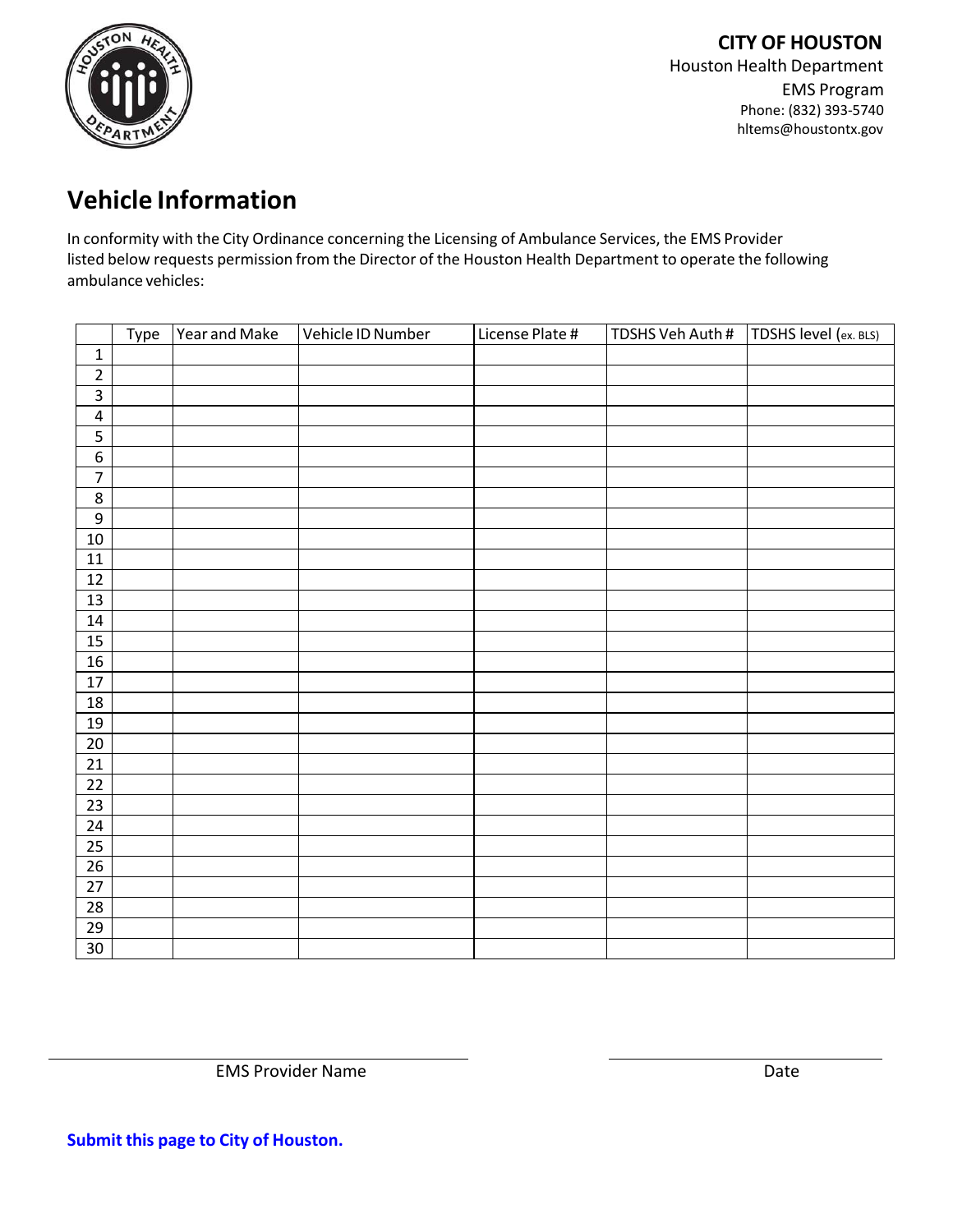

## **Employee Information**

In conformity with the City Ordinance concerning the Licensing of Ambulance Services, the EMS Provider listed below requests permission from the Director of the Houston Health Department to staff its ambulances with the following employees:

|                 | Employee Name | EMT   | Texas Driver's | Daytime Telephone |
|-----------------|---------------|-------|----------------|-------------------|
|                 | Last, First   | Level | License#       | Number            |
| $\mathbf 1$     |               |       |                |                   |
| $\overline{2}$  |               |       |                |                   |
| $\overline{3}$  |               |       |                |                   |
| $\pmb{4}$       |               |       |                |                   |
|                 |               |       |                |                   |
| $\sqrt{6}$      |               |       |                |                   |
| $\overline{7}$  |               |       |                |                   |
| $\overline{8}$  |               |       |                |                   |
| $\overline{9}$  |               |       |                |                   |
| $10\,$          |               |       |                |                   |
| 11              |               |       |                |                   |
| 12              |               |       |                |                   |
| 13              |               |       |                |                   |
| 14              |               |       |                |                   |
| 15              |               |       |                |                   |
| $16\,$          |               |       |                |                   |
| $17\,$          |               |       |                |                   |
| 18              |               |       |                |                   |
| $19$            |               |       |                |                   |
| $20\,$          |               |       |                |                   |
| $\overline{21}$ |               |       |                |                   |
| $\overline{22}$ |               |       |                |                   |
| 23              |               |       |                |                   |
| 24              |               |       |                |                   |
| 25              |               |       |                |                   |
| 26              |               |       |                |                   |
| $27\,$          |               |       |                |                   |
| 28              |               |       |                |                   |
| 29              |               |       |                |                   |
| 30              |               |       |                |                   |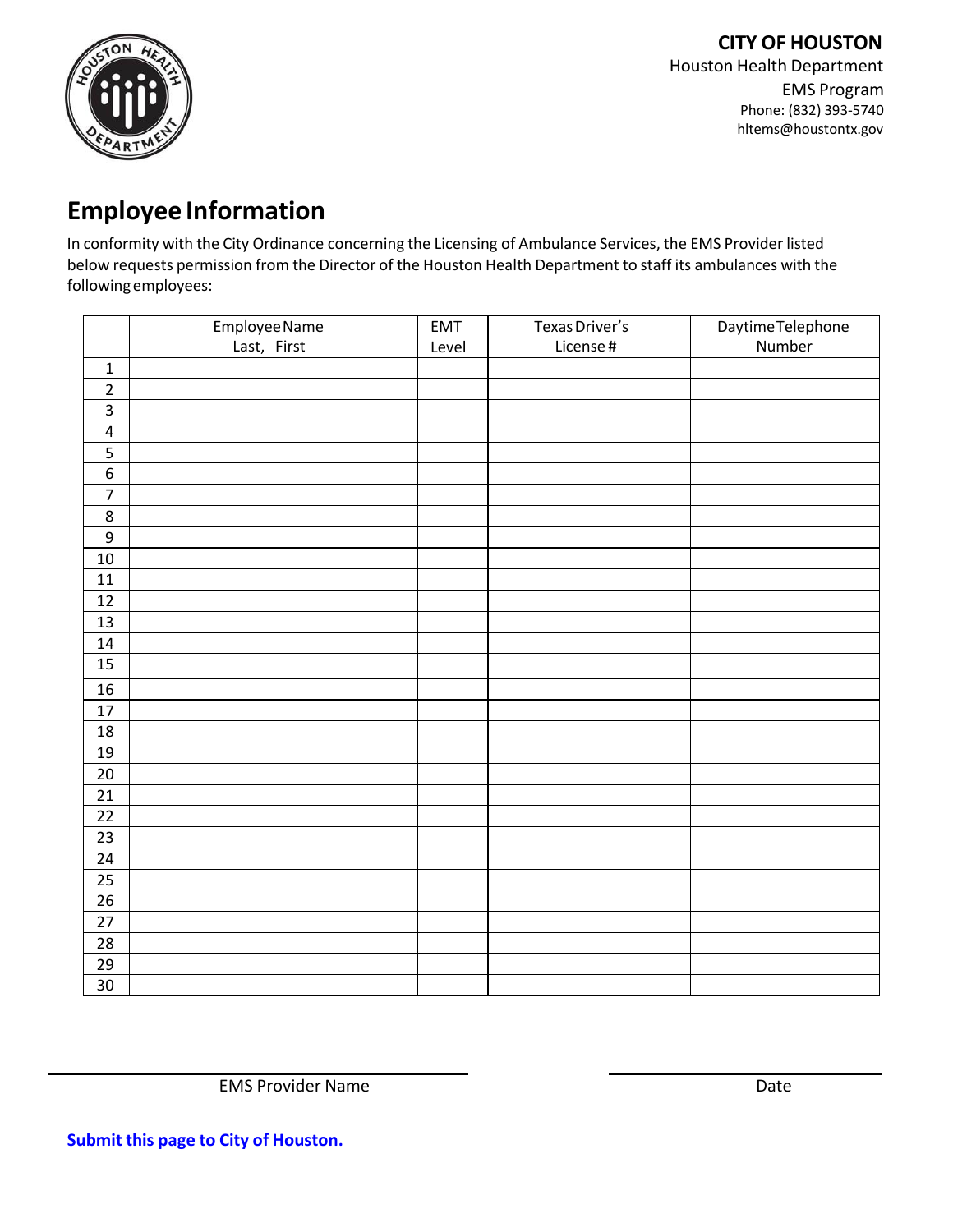

## **Ambulance Service Fact Sheet**

This information will aide in preventing enforcement. This fact sheet should not be interpreted as being all inclusive of the *laws ambulance service providers are held to by the City of Houston Chapter 4 Ordinance.*

- In the field ambulances are subject to spot inspections by City of Houston health officers. Refusing a spot inspection will result in enforcement action.
- Ambulance drivers should carry on them their City of Houston Ambulance driver's permit and TDSHS certification when driving an ambulance in the City of Houston. Failure to present a valid driver's permit to the health officer will result in enforcement action.
- Operating an ambulance in the City of Houston without a valid decal affixed to the ambulance by a health officer will result in enforcement action. **This does not exclude ambulances that have had their decals paid for or are even scheduled to receive their decals. The ambulance must pass inspection and receive its decal before it can be legally operated.**
- If you have a backup ambulance you plan to operate for any reason, that ambulance is required to obtain a city of Houston decal prior to being operated in the City of Houston.
- EMS Providers are required to obtain permission from the Houston Fire Department Dispatcher before running Emergency Lights and Sirens within the city limits of Houston. Call 832‐393‐2903 when requesting permission to run emergency lights and sirens.
- Ambulance Service permit applications are processed as quickly as possible, missing information will slow down the approval process. In order to have time to bring all your ambulances in for their decal inspections and avoid a gap in service it is advised you apply 30 days prior to the current expiration of your permit.
- If you sell or go out of business notify the EMS Program immediately and surrender decals and permits.
- When adding an ambulance to your permit all required paperwork must be turned in and the decal payment must be made prior to scheduling the inspection. Same day payments will no longer be accepted for decal inspections.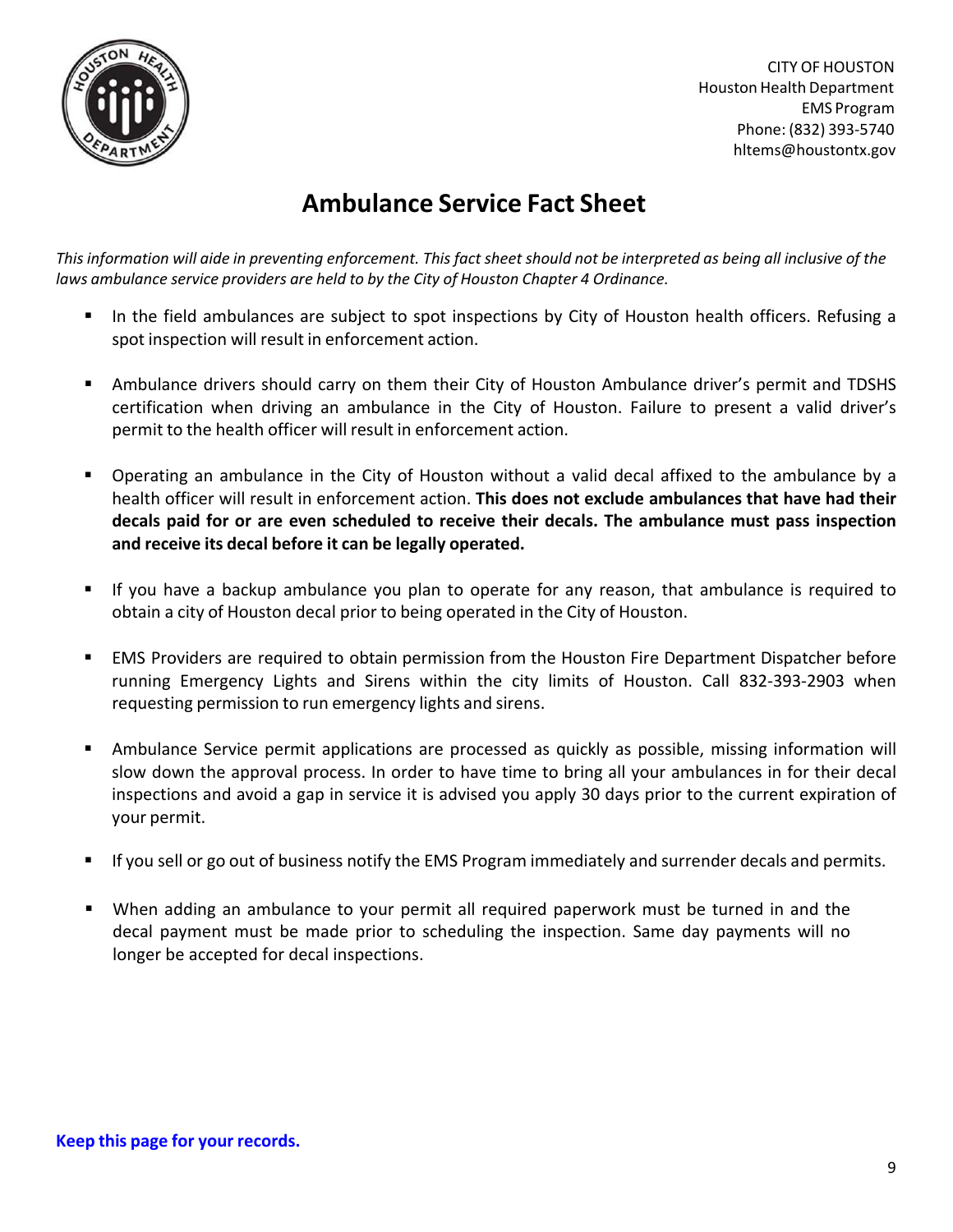

### **AllVehicleRequirements**

- **Current State Inspectio n**
- **Current TDSHS Certification**
- **Current Liability Insurance**
- **Current Registration & Plates**
- **Name of Service on Both Sides**
- **Unit # Displayed on Both Sides**
- **No Unauthorized Wording or Markings**
- **3 Emergency Road Triangles**
- **No Smoking Signs** Front Rear
- **Tires in Good Condition**
- **Doors in Acceptable Condition**
- **All Items Securely Stored**
- **Dome Light** High Low
- **Seat Belts**  Front Rear

### **Sanitation &Protection**

- **Clean** Equipment Pt. Area
- **Reflective Vests**
- **Clean Sheets, Blankets, Pillows**
- **Protective Eye Wear**
- **Protective Gowns**
- **Protective Shoe Covers**
- **Protective Gloves**

#### **Basic Life Support(BLS) Supplies**

- **Protocols Signed**
- **Multi‐Level Stretcher & Mount**
- **Stethoscope** Adult Pedi
- **BP Cuffs** Adult Child Infant Large
- **Arterial Tourniquet**
- **Trauma Shears, Min. 2**
- **Thermometer with Covers**
- **Airways** Oral Nasal
- **B.V.M.** Adult Child Infant
- **Secure O2**Main 2 Portable
- **O2 Devices** Adult Child Infant
- **Portable O2 Regulator >12LPM**
- **Suction** Mounted Portable
- **Suction Tubing & Catheters**
- **AED with No Error Messages**
- **AED Pads** Adult Pedi
- **Epi Auto‐injector** Adult Child
- **Oral Glucose**
- **Other Meds Per Protocols**
- **Glucometer**
- **Pulse Oximeter**
- **Disposable Bags & Basins**
- **Emergency** Lights Siren
- **HVAC** Front Rear
- **Horn** Vehicle Emergency
- **Lights** Front Rear Stop Turn
- **Windshield Free From Obstructions**
- **5# BC Mounted Fire Extinguisher w/ Gauge** (Current Inspection)
- **Communications Equipment**
- **Current Key Map**
- **Current Hazmat ERG**
- **Steps and Body Free From Major Damage**
- **2 Flashlights with Extra Batteries**
- **Positive Locks on Cabinets and Seats**
- **Free From Exposed Electrical Hazards**
- **Protective Respiratory Masks** N95 or N100
- **Disposable Cleaning Supplies**
- **Red Medical Waste Bags**
- **No Reusable Cleaning Materials**
- **Interior in Acceptable Condition**
- **Hand Antiseptic**
- **Sharps Container** Mounted Portable
- **Triangular Bandages, Min. 2**
- **Sterile 4x4's, Min. 60**
- **Occlusive Dressings 3x8 or Larger**
- **Adhesive Tape, Various Sizes, Min. 2 Each**
- **Roller Gauze, Various Sizes, Min. 6**
- **Sterile Trauma Dressings, Min. 2**
- **Sterile Burn Sheets, Min 2**
- **Disposable Emergency Blankets, Min. 2**
- **Cold Packs, Min. 4**
- **Sterile O.B. Kit**
- **Separate Infant Insulating Device**
- **Cervical Collars** Adult Child Infant
- **Head Immobilizer**
- **Traction Splint** Adult Child
- **Extremity Splints**
- **Backboard Straps or Webbing**
- **Short Board or K.E.D.**
- **Stair Chair**
- **Long Backboard**
- **Triage Tags**
- **Pediatric Sizing/Dosing Reference/Tape**

**Keep this page for your records.**